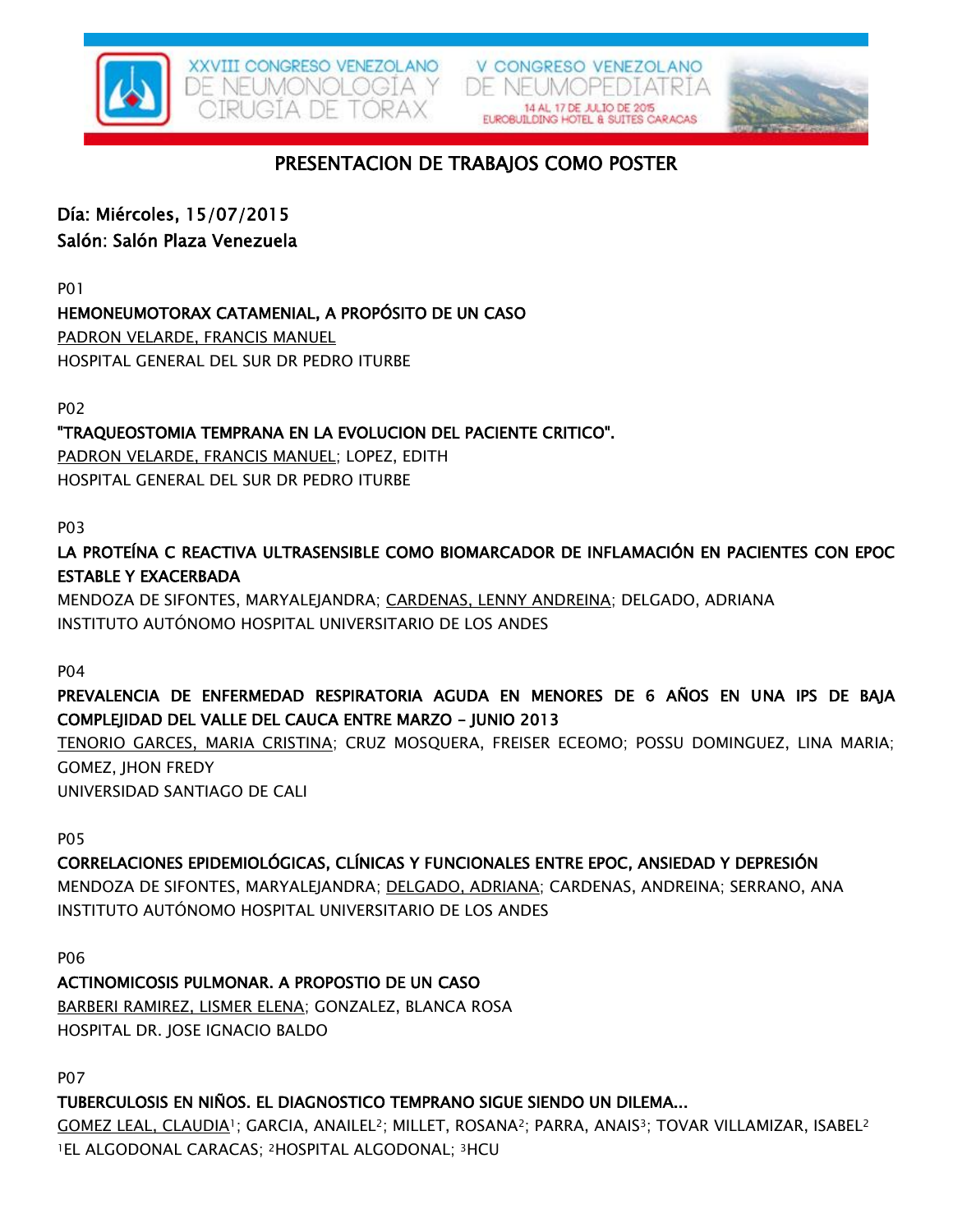

#### XXVIII CONGRESO VENEZOLANO DE NEUMONOLOGÍA Y JGTA DE TORAX

V CONGRESO VENEZOLANO DE NEUMOPEDIATRIA

#### P08

EPIDEMIOLOGÍA, DIFERENCIAS CLÍNICAS Y DESENLACES DE TRAQUEOBRONQUITIS Y NEUMONÍA ASOCIADAS A VENTILACIÓN MECÁNICA

14 AL 17 DE JULIO DE 2015

FIGUEROA HERNANDEZ, HANIEL ANTONIO; PEREZ MIRABAL, MARIO RAFAEL

HOSPITAL UNIVERSITARIO DE LOS ANDES

P09

# LINFANGIOLEIOMIOMATOSIS ASOCIADA AL COMPLEJO ESCLEROSIS TUBEROSA A PROPÓSITO DE UN CASO.

MENDOZA, GABRIELA; CARABALLO, SONIA; RAMIREZ, DANISSA; CASTILLO, FANNY; MENDOZA, MARIALEJANDRA; VEGA, YELITZA; PEREZ, MARIO

HULA

P10

# TECNICA DE AMPLIACION CON INJERTO AUTOLOGO DE CARTILAGO COSTAL A PROPOSITO DE UN CASO

HERICE GONZALEZ, HERNAN FROILAN<sup>1</sup>; GONZALEZ, RODOLFO<sup>2</sup>; ROSARIO, VICENTE<sup>3</sup>; DUARTE, RAFAEL<sup>4</sup>; SALDIVIA, JUAN<sup>5</sup>; ANZOLA, NELSON<sup>5</sup>; TORRES, NAILYMAR<sup>6</sup>; LUCENA VALERA, EDDYMAR ISBELIA<sup>6</sup>; HERNANDEZ, EDGAR<sup>6</sup>

<sup>1</sup>HOSPITAL MILITAR DR JOSE ANGEL ALAMO / CENTRO MEDICO DOCENTE PLAZA MADRID; 2CENTRO MEDICO EL VALLE, NUEVA ESPARTA; 3HOSPITAL INTERNACIONAL, BARQUISIMETO; 4HOSPITAL PEDIATRICO UNIVERSITARIO DR AGUSTIN ZUBILLAGA, BARQUISIMETO; 5CENTRO MEDICO DOCENTE PLAZA MADRID, BARQUISIMETO; <sup>6</sup>HOSPITAL MILITAR DR JOSE ANGEL ALAMO, BARQUISIMETO

P11

# TÉCNICA DE COMPRESIÓN CON BARRA ESTERNAL PARA PECTUS CARINATUM

HERICE GONZALEZ, HERNAN FROILAN<sup>1</sup>; GONZALEZ, RODOLFO<sup>2</sup>; ROSARIO, VICENTE<sup>3</sup>; DUARTE, RAFAEL<sup>4</sup>; SALDIVIA, JUAN<sup>5</sup>; ANZOLA, NELSON<sup>5</sup>; TORRES, NAILYMAR<sup>6</sup>; LUCENA VALERA, EDDYMAR ISBELIA<sup>6</sup>; HERNANDEZ, EDGAR<sup>6</sup>

<sup>1</sup>HOSPITAL MILITAR DR JOSE ANGEL ALAMO / CENTRO MEDICO DOCENTE PLAZA MADRID; 2CENTRO MEDICO EL VALLE, NUEVA ESPARTA; 3HOSPITAL INTERNACIONAL, BARQUISIMETO; 4HOSPITAL PEDIATRICO UNIVERSITARIO DR AGUSTIN ZUBILLAGA, BARQUISIMETO; 5CENTRO MEDICO DOCENTE PLAZA MADRID, BARQUISIMETO; <sup>6</sup>HOSPITAL MILITAR DR JOSE ANGEL ALAMO, BARQUISIMETO

P12

# PECTUS CARINATUM Y APLICACION DE TECNICA DE RAVITCH - WELCH MODIFICADA

HERICE GONZALEZ, HERNAN FROILAN<sup>1</sup>; GONZALEZ, RODOLFO<sup>2</sup>; ROSARIO, VICENTE<sup>3</sup>; DUARTE, RAFAEL<sup>4</sup>; SALDIVIA, JUAN<sup>5</sup>; ANZOLA, NELSON<sup>5</sup>; TORRES, NAILYMAR<sup>6</sup>; LUCENA VALERA, EDDYMAR ISBELIA<sup>6</sup>; HERNANDEZ, EDGAR<sup>7</sup>

<sup>1</sup>HOSPITAL MILITAR DR JOSE ANGEL ALAMO / CENTRO MEDICO DOCENTE PLAZA MADRID; 2CENTRO MEDICO EL VALLE, NUEVA ESPARTA; 3HOSPITAL INTERNACIONAL, BARQUISIMETO; 4HOSPITAL PEDIATRICO UNIVERSITARIO DR AGUSTIN ZUBILLAGA, BARQUISIMETO; <sup>5</sup>CENTRO MEDICO DOCENTE PLAZA MADRID, BARQUISIMETO; <sup>6</sup>HOSPITAL MILITAR DR JOSE ANGEL ALAMO, BARQUISIMETO; 7UNIVERSIDAD NACIONAL EXPERIMENTAL ROMULO GALLEGOS, SAN JUAN DE LOS MORROS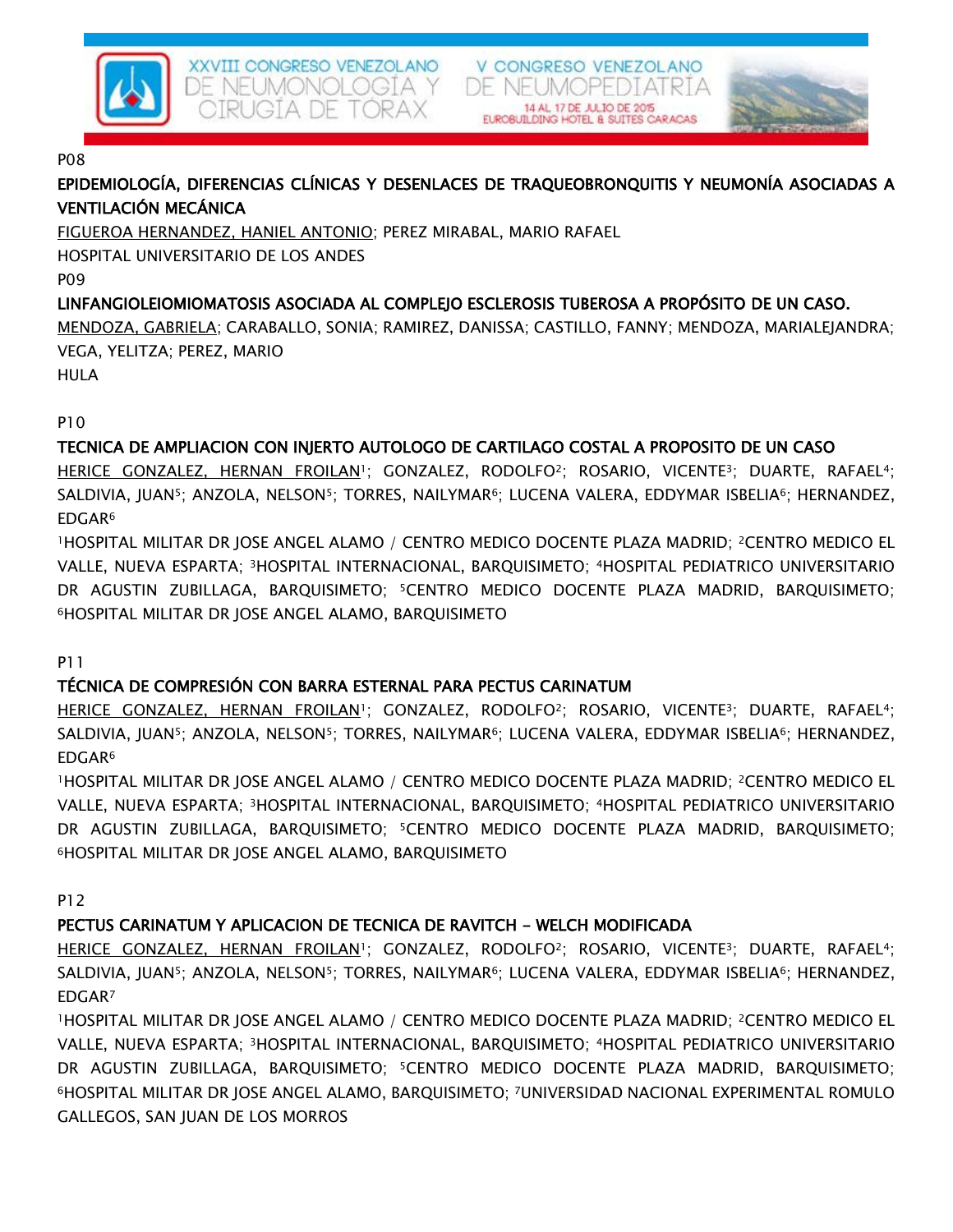

#### P13

# MANEJO DE LA PATOLOGÍA VASCULAR PULMONAR ROL DE LA RADIOLOGÍA INTERVENCIONISTA: EXPERIENCIA EN EL HOSPITAL UNIVERSITARIO DE CARACAS

DE NEL

V CONGRESO VENEZOLANO

 $M$ 

MACHORO MARVAL, SUSANA CAROLINA; VISO BARROSO, RENE GUILLERMO; LANDER GONZALEZ, BERNARDO JOSE; GARCIA, MARIA BERENICE; STAMILE DEL VECCHIO, ALDO JOSE; LANDER GARCIA, RAQUEL ALEXANDRA; ALONSO GOMEZ, ARTURO ALEJANDRO

HOSPITAL UNIVERSITARIO DE CARACAS

P14

## PECTUS EXCAVATUM POR TÉCNICA DE NUSS

HERICE GONZALEZ, HERNAN FROILAN<sup>1</sup>; GONZALEZ, RODOLFO<sup>2</sup>; ROSARIO, VICENTE<sup>3</sup>; DUARTE, RAFAEL<sup>4</sup>; SALDIVIA, JUAN<sup>5</sup>; ANZOLA, NELSON<sup>5</sup>; TORRES, NAILYMAR<sup>6</sup>; LUCENA VALERA, EDDYMAR ISBELIA<sup>6</sup>; HERNANDEZ, EDGAR<sup>7</sup>

<sup>1</sup>HOSPITAL MILITAR DR JOSE ANGEL ALAMO / CENTRO MEDICO DOCENTE PLAZA MADRID; 2CENTRO MEDICO EL VALLE, NUEVA ESPARTA; 3HOSPITAL INTERNACIONAL, BARQUISIMETO; 4HOSPITAL PEDIATRICO UNIVERSITARIO DR AGUSTIN ZUBILLAGA, BARQUISIMETO; 5CENTRO MEDICO DOCENTE PLAZA MADRID, BARQUISIMETO; <sup>6</sup>HOSPITAL MILITAR DR JOSE ANGEL ALAMO, BARQUISIMETO; 7UNIVERSIDAD NACIONAL EXPERIMENTAL ROMULO GALLEGOS, SAN JUAN DE LOS MORROS

#### P15

## RETIRO DE LA BARRA DE PECTUS EXCAVATUM POSTERIOR A CIRUGIA POR TECNICA DE NUSS

HERICE GONZALEZ, HERNAN FROILAN<sup>1</sup>; GONZALEZ, RODOLFO<sup>2</sup>; ROSARIO, VICENTE<sup>3</sup>; DUARTE, RAFAEL<sup>4</sup>; SALDIVIA, JUAN<sup>5</sup>; ANZOLA, NELSON<sup>5</sup>; TORRES, NAILYMAR<sup>6</sup>; LUCENA VALERA, EDDYMAR ISBELIA<sup>6</sup>; HERNANDEZ, EDGAR<sup>7</sup>

<sup>1</sup>HOSPITAL MILITAR DR JOSE ANGEL ALAMO / CENTRO MEDICO DOCENTE PLAZA MADRID; 2CENTRO MEDICO EL VALLE, NUEVA ESPARTA; 3HOSPITAL INTERNACIONAL, BARQUISIMETO; 4HOSPITAL PEDIATRICO UNIVERSITARIO DR AGUSTIN ZUBILLAGA, BARQUISIMETO; 5CENTRO MEDICO DOCENTE PLAZA MADRID, BARQUISIMETO; <sup>6</sup>HOSPITAL MILITAR DR JOSE ANGEL ALAMO, BARQUISIMETO; 7UNIVERSIDAD NACIONAL EXPERIMENTAL ROMULO GALLEGOS, SAN JUAN DE LOS MORROS

P16

## SARCOIDOSIS CUTANEA ASOCIADA A TATUAJE

MENESES RODRIGUEZ, PERLA LUIGUIMAR; HERRERA MARIN, LESLY CAROL; ARTETA MONTILVA, ANDRES MIGUEL; OJEDA MOLINA, FRANCISCO JAVIER; RIVERO FARIAS, HERMES JOSE HOSPITAL UNIVERSITARIO DE CARACAS

P17

## BONO COMO MANIFESTACION DE DEBUT EN ENFERMEDAD INDEFERENCIADA DEL TEJIDO CONECTIVO

HERRERA MARIN, LESLY CAROL; ARTETA MONTILVA, ANDRES MIGUEL; OJEDA MOLINA, FRANCISCO JAVIER; JIMENEZ MALDONADO, LIBARDO JOSE; PALATZ CEDEÑO, ROSANA; RIVERO FARIAS, HERMES JOSE HOSPITAL UNIVERSITARIO DE CARACAS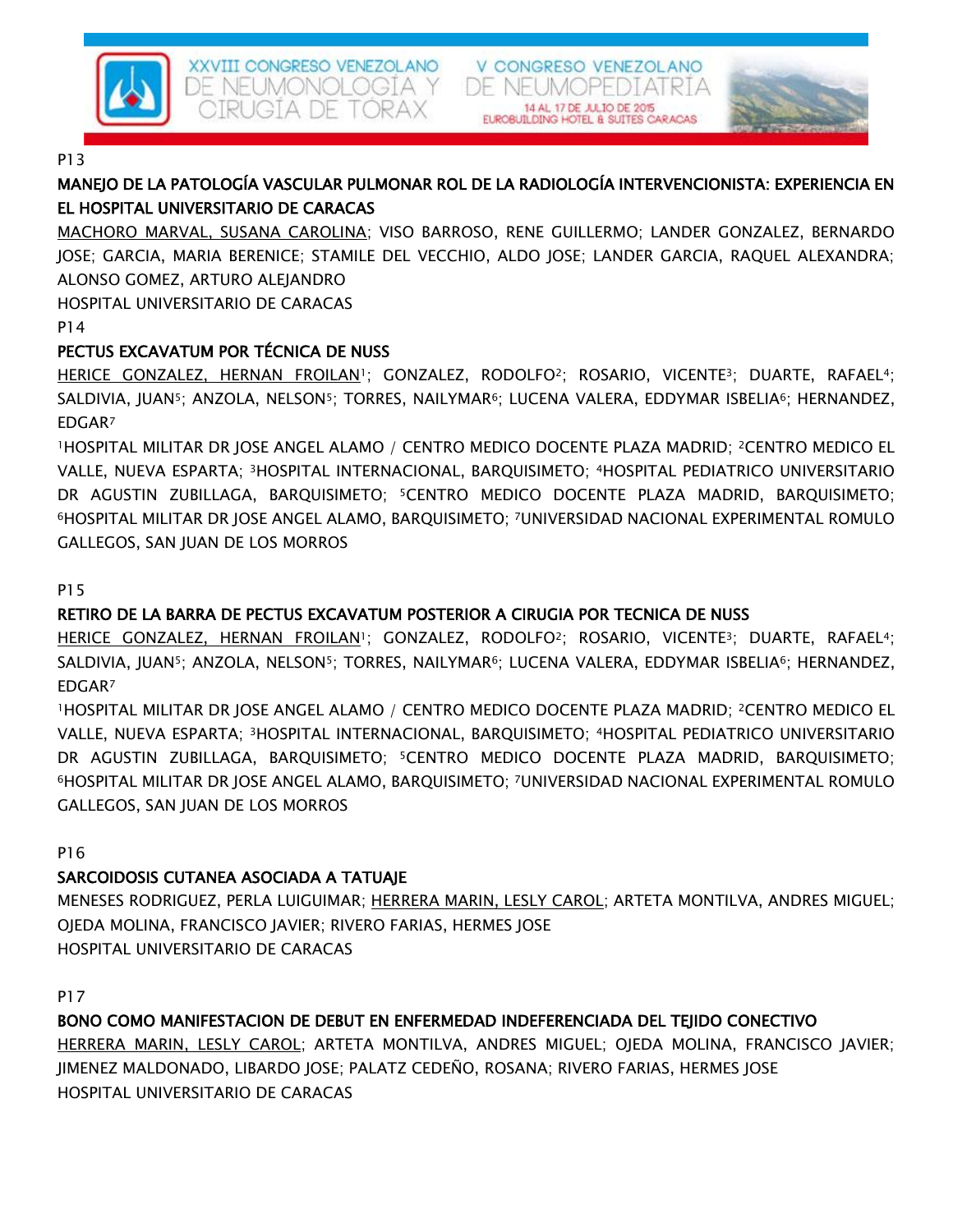

XXVIII CONGRESO VENEZOLANO DE NEUMONOLOGÍA Y JGTA DE TORAX

#### P18

## PROTEINOSIS ALVEOLAR EN PACIENTE CON ABSCESO CEREBRAL: A PROPOSITO DE UN CASO

YOSHIDA, ERIKA

HOSPITAL GENERAL JESUS YERENA

P19

## INTERVENCIÓN DEL CIRUJANO EN EL ASPERGILOMA PULMONAR

BLANCO BAPTISTA, DOUGLAS KENDRID; FRANCO, ALEXANDRA; ROMERO MONCADA, MARCOS HOSPITAL UNIVERSITARIO DE CORO "DR. ALFREDO VAN GRIEKEN"

### P20

## TORACOTOMÌA VIDEOASISTIDA PARA DRENAJE DE NEUMATOCELES HIPERTENSIVOS Y BIOPSIA PULMONAR EN LACTANTE MENOR

V CONGRESO VENEZOLANO

DE NEUMOPEI

LUNA SANABRIA, HECTOR ALFREDO; HIGUERA, YENKIS ALFONZO; BRAVO, MARIA; DAM, PATRICIA HOSPITAL DR MIGUEL PEREZ CARREÑO

#### P21

## ADHERENCIA Y CALIDAD DE VIDA EN ASMA

MATHEUS, ELVIS<sup>1</sup>; MONTES DE OCA, MARIA<sup>2</sup> <sup>1</sup>CENTRO MEDICO PR; 2HOSPITAL UNIVERSITARIO DE CARACAS

P22

## TUMOR TRAQUEAL. A PROPÓSITO DE UN CASO

PALATZ CEDEÑO, ROSANA; HERRERA MARIN, LESLY CAROL; OJEDA MOLINA, FRANCISCO JAVIER; MARCANO AMAYA, XAVIER HERNRIQUE HOSPITAL UNIVERSITARIO DE CARACAS

P23

## HEMOTÓRAX CATAMENIAL. A PROPÓSITO DE UN CASO

LEÓN RIVAS, RANDICK JOSÉ; FIGUEROA, CARLOS; SOTILLET, MANUEL; CARVILLO, ROSIBERTH; NOYA PACHECO, JAIRO

HOSPITAL UNIVERSITARIO ANTONIO PATRICIO DE ALCALÁ

#### P24

# VIA DE ADMINISTRACION DEL SALBUTAMOL Y RESPUESTA AL TRATAMIENTO EN PREESCOLARES Y ESCOLARES EN CRISIS DE ASMA LEVE A MODERADA

MARTINEZ VASQUEZ, MARBELYN ALEJANDRA; GUILLEN MATA, ANA ZOILA; AGUIRRE GARRIDO, MILENA; VIELMA, JOEL; TORRES, EMIBERT

HOSPITAL CENTRAL DE MARACAY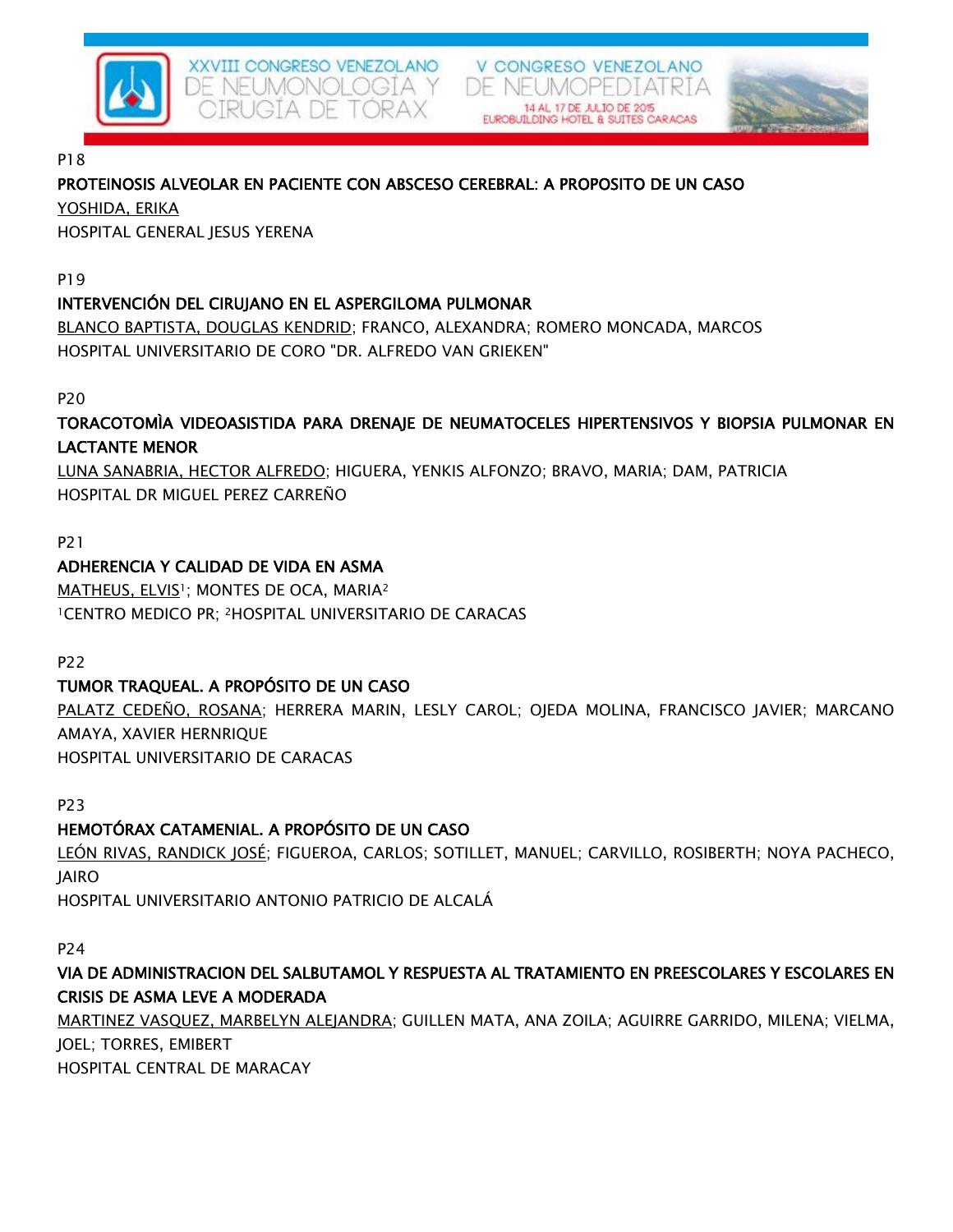

## XXVIII CONGRESO VENEZOLANO DE NEUMONOLOGÍA Y IGTA DE TORAX

V CONGRESO VENEZOLANO DE NEUMOPE



P25

## QUISTE BRONCOGENICO EN LACTANTE A PROPOSITO DE UN CASO

MARQUEZ, LUCIA; COLINA, KAROL; BELISARIO, HENRY; CONTRERAS, ALBA; HIGUERA, YENKIS; LOZADA, OSWALDO

HOSPITAL ALGODONAL

P26

# MALFORMACIÓN ADENOMATOIDEA QUÍSTICA PULMONAR: A PROPÓSITO DE UN CASO.

MARCHENA GERDE, ANDRES EDUARDO<sup>1</sup>; SABINO, JENNIFER<sup>2</sup>; CONTRERAS NEGRETE, ALBA DAYHANA<sup>1</sup>; VALLE, MAXROXIA1; LOZADA, OSWALDO<sup>3</sup>

<sup>1</sup>HOSPITAL JOSE IGNACIO BALDO ALGODONAL; 2HOSPITAL JOSE IGNACIO BLADO ALGODONAL; 3HOSPITAL JOSE IGNACIO BALDO

P27

# EVENTRACÓN DIAFRAGMATICA CONGÉNITA EN LACTANTE A PROPÓSITO DE UN CASO

ARGUELLO, CLAUDIA; RODRIGUEZ, BEATRIZ; CONTRERAS, ALBA; HIGUERA, YENKIS; LUNA, HECTOR; FIGUEROA, LENIN

HOSPITAL DR MIGUEL PEREZ CARREÑO

P28

## TUMOR DE MEDIASTINO ANTERIOR: TERATOMA QUÍSTICO

TOVAR VILLAMIZAR, ISABEL1; GARCIA, ANAILEL1; NORIEGA, NELSON2; BELISARIO, HENRY2; HIGUERA, YENKIS2; FIGUEROA, LENIN<sup>2</sup>

<sup>1</sup>HOSPITAL ALGODONAL; 2EL ALGODONAL CARACAS

P29

## ESTENOSIS TRAQUEAL EN PACIENTE CON TUBERCULOSIS

CEDEÑO SIMOZA, MARJORIE LLASMINA; DELGADO BRITO, ANGELA MARIA; ARTETA MONTILVA, ANDRES MIGUEL HOSPITAL UNIVERSITARIO DE CARACAS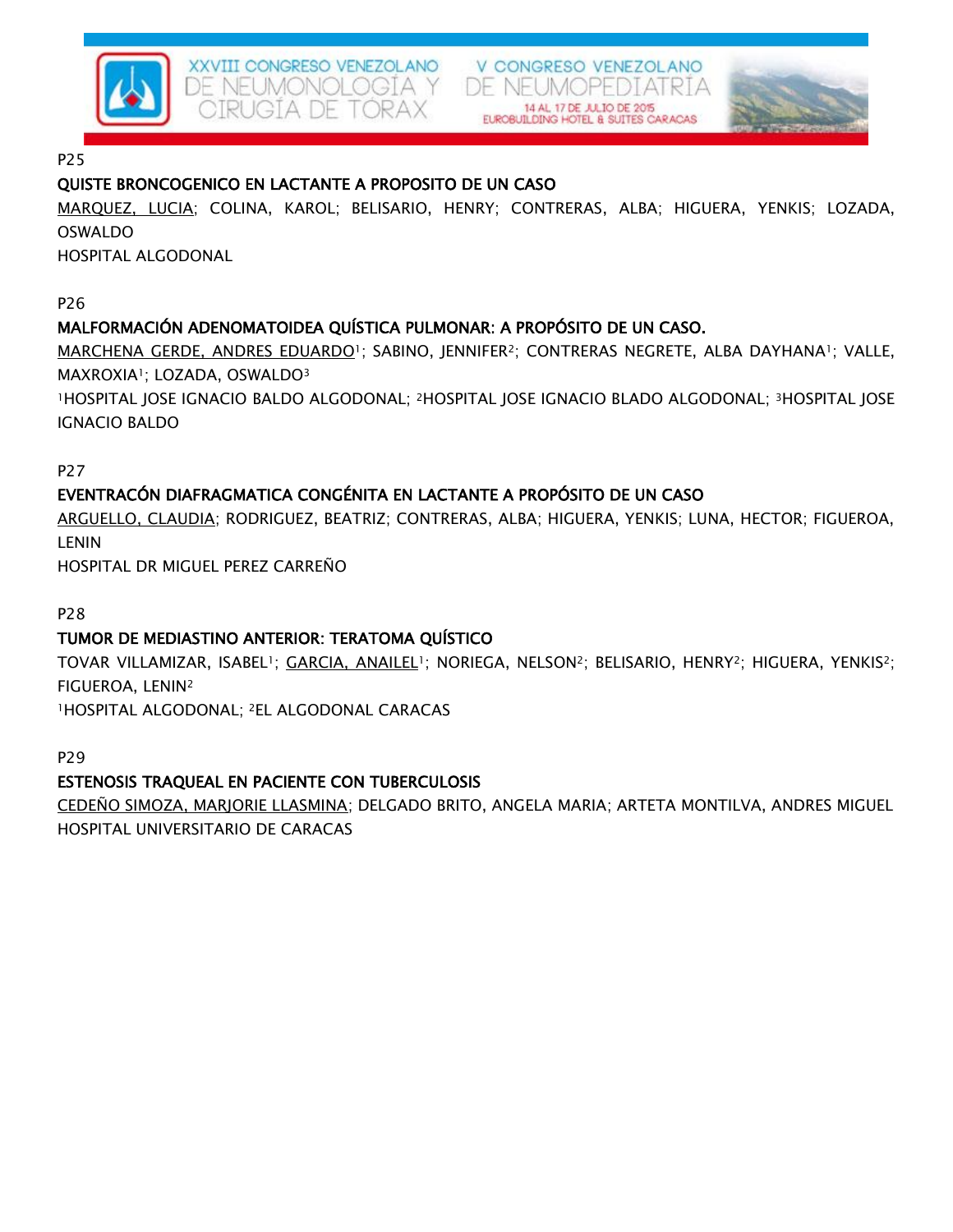

V CONGRESO VENEZOLANO DE NEUMOPEDIATRIA



# PRESENTACION DE TRABAJOS ORALES ADULTOS

Día: Miércoles, 15/07/2015

Salón: Salón Plaza Real

TOA01

EFECTIVIDAD Y SEGURIDAD DE LA SEDACIÓN EN PACIENTES ADULTOS SOMETIDOS A VIDEOBRONCOSCOPIA: COMPARACION DE TRES ESQUEMAS DE SEDACIÓN.

HERNANDEZ SUAREZ, FERNANDO JOSE; GIL, MARLYN ANDREINA; PEREZ MIRABAL, MARIO HOSPITAL UNIVERSITARIO DE LOS ANDES

TOA02

VALIDACIÓN Y ADAPTACIÓN DE LA VERSIÓN EN ESPAÑOL DEL COPD ASSESSEMENT TEST (CAT) MENDOZA DE SIFONTES, MARYALEJANDRA; ARIAS, MARÍA DANIELA; BARONE, ANA INSTITUTO AUTÓNOMO HOSPITAL UNIVERSITARIO DE LOS ANDES

TOA03

ESTUDIO DE LA ASOCIACIÓN DEL POLIMORFISMO DEL INTRON 2 DEL GEN IL-1RN Y LA APARICIÓN DE EPOC EN PACIENTES FUMADORES DE LA REGIÓN CENTROOCIDENTAL DE VENEZUELA

ARTETA MONTILVA, ANDRES MIGUEL<sup>1</sup>; MORAN BORGES, YEINMY HELIANNIE<sup>2</sup>; LABRADOR MONTERO, LUIS FELIPE<sup>3</sup>; CHIURILLO SIERVO, MIGUEL ANGEL<sup>3</sup> <sup>1</sup>HOSPITAL UNIVERSITARIO DE CARACAS; 3UCLA

TOA04

CARACTERÍSTICAS CLÍNICAS ASOCIADAS A MORTALIDAD EN PACIENTES CON SÍNDROME ANTISINTETASA. MATEOS TOLEDO, HEIDEGGER<sup>1</sup>; ROJAS SERRANO, JORGE<sup>1</sup>; HERRERA BRINGAS, DENISSE<sup>1</sup>; ESTRADA, ANDREA<sup>1</sup>; MEJIA, MAYRA1; RIVERO FARIAS, HERMES JOSE<sup>2</sup> <sup>1</sup>INSTITUTO NACIONAL DE ENFERMEDADES RESPIRATORIA MEXICO; 2HOSPITAL UNIVERSITARIO DE CARACAS

Día: Jueves, 16/07/2015 Salón: Salón Plaza Real

TOA05

ANÁLISIS EPIDEMIOLÓGICO DEL COMPORTAMIENTO DE LAS SIBILANCIAS EN MENORES DE 3 AÑOS SILANO, ZAHIRA; BASTARDO, OLYMARYS; MILLET, ROSANA JOSE IGNACIO BALDO

TOA06

MANIFESTACIONES CLÍNICAS Y PARACLINICAS DE LOS PACIENTES CON INFLUENZA AH1N1, BROTE 2013. HOSPITAL UNIVERSITARIO DE LOS ANDES (HULA)

CARABALLO, SONIA; RAMIREZ, DANISSA; MENDOZA, MARIA GABRIELA; VEGA, YELITZA; PEREZ, MARIO HOSPITAL UNIVERSITARIO DE LOS ANDES (HULA)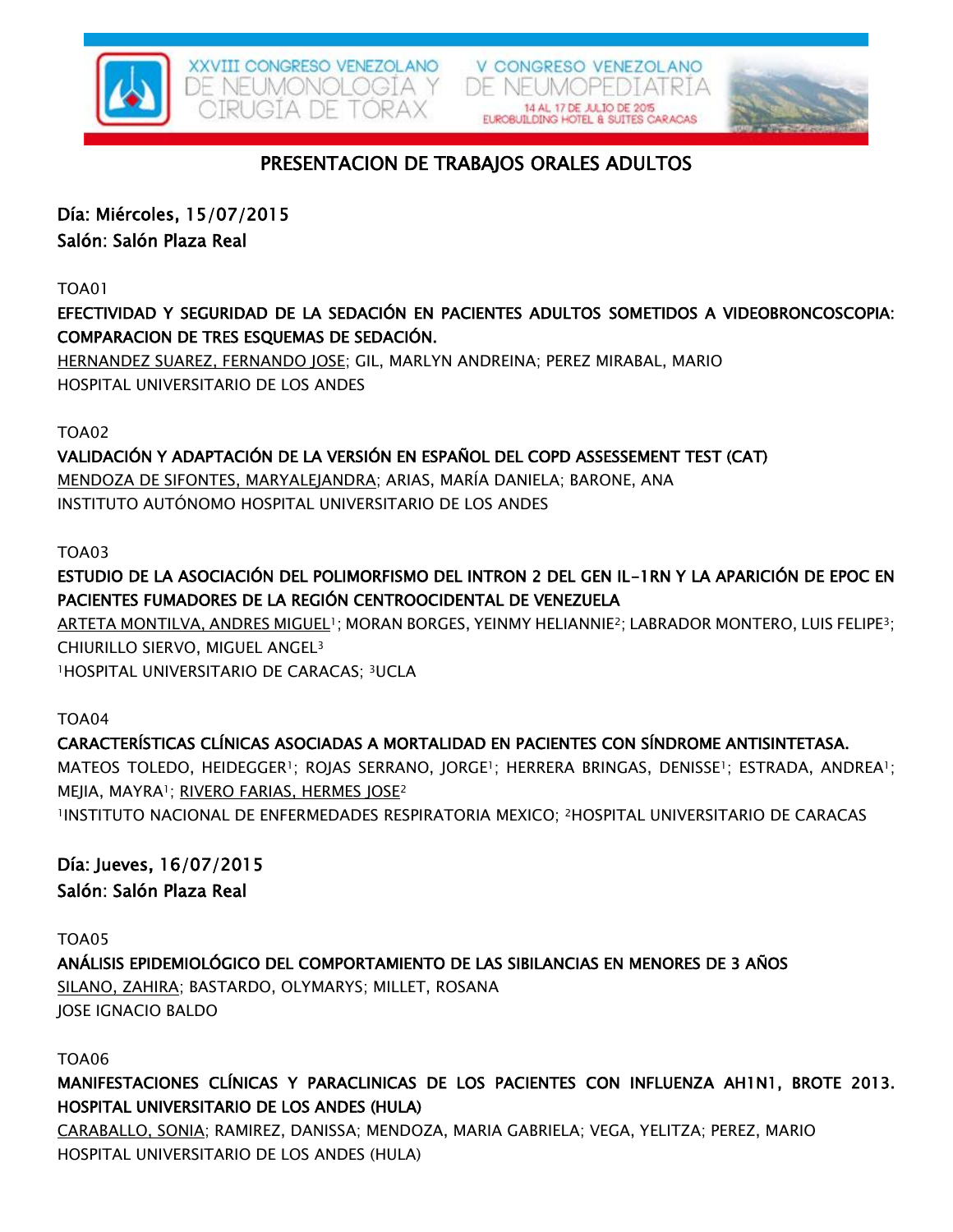

XXVIII CONGRESO VENEZOLANO DE NEUMONOLOGÍA Y IQTA DE TORAX

V CONGRESO VENEZOLANO DE NEUMOPE 14 AL 17 DE JULIO DE 2015



#### TOA07

RELACIÓN ENTRE FUNCIÓN PULMONAR Y EL NIVEL DEL CONTROL DEL ASMA DE ACUERDO AL ASMA CONTROL TEST.

JIMENEZ MALDONADO, LIBARDO; RIVERO FARIAS, HERMES JOSE; SANCHEZ, EFRAIN; PEREIRA, JONATHAN; GARCIA, JOSE RAMON; MONTE DE OCA, MARIA; TALAMO, CARLOS

HOSPITAL UNIVERSITARIO DE CARACAS

#### TOA08

COMPARACIÓN DE DOS PROPUESTAS DE ESTRATIFICACIÓN DEL NIVEL DE CONTROL DEL ASMA DE ACUERDO AL ASMA CONTROL TEST.

RIVERO FARIAS, HERMES JOSE; JIMENEZ MALDONADO, LIBARDO; SANCHEZ, EFRAIN; GARCIA, JOSE RAMON; TALAMO, CARLOS; MONTE DE OCA, MARIA; GUTIERRE, AURA

HOSPITAL UNIVERSITARIO DE CARACAS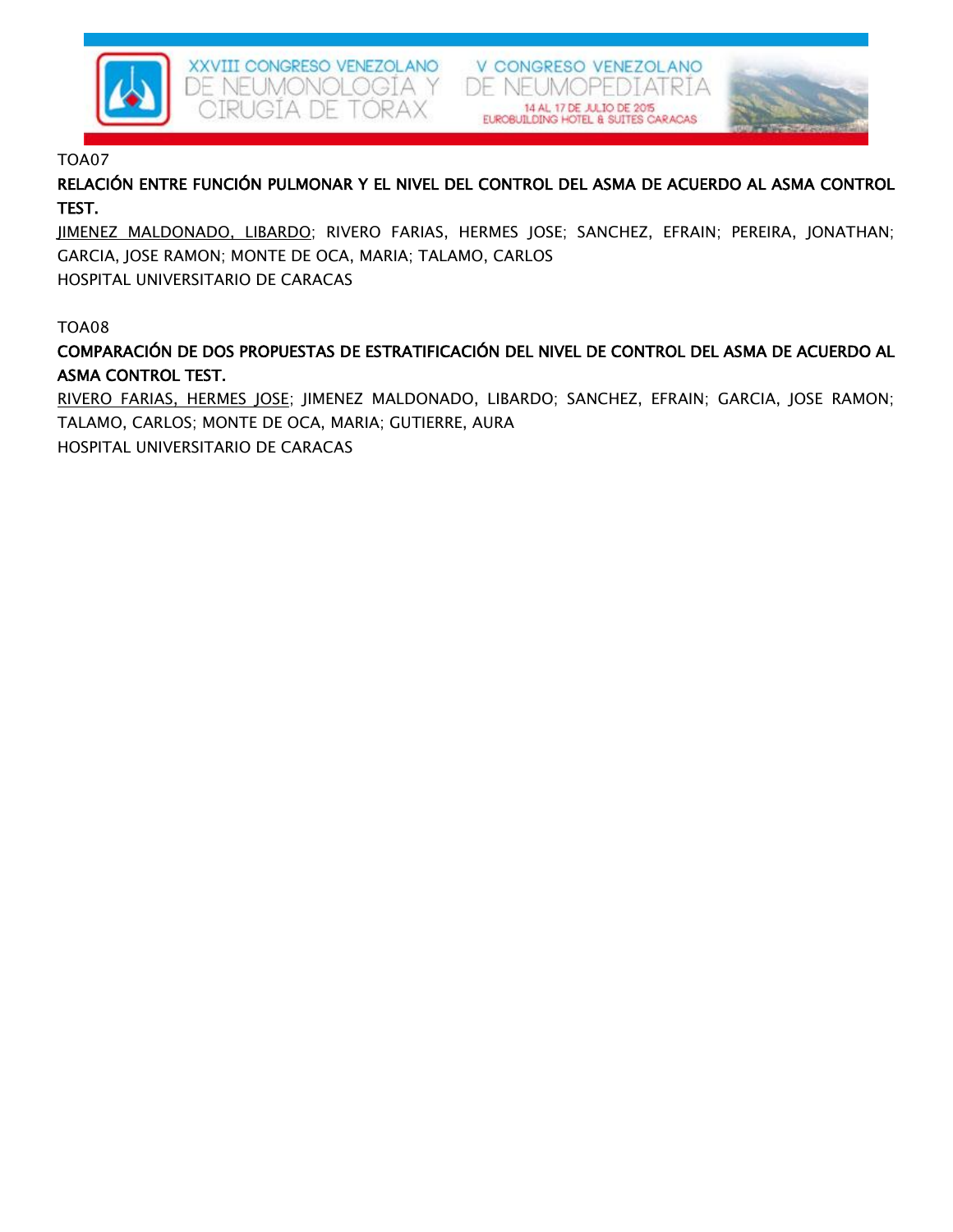





# PRESENTACION DE TRABAJOS ORALES PEDIATRIA

Día: Jueves, 16/07/2015 Salón: Salón Diamante

TOP01

DESCRIPCIÓN DEL MANEJO DE LA BRONQUIOLITIS EN PACIENTES QUE INGRESARON A UNA INSTITUCIÓN DE MEDIANA COMPLEJIDAD EN CALI COLOMBIA, 2014.

LOPEZ OVIEDO, LEDYS LUDYS UNIVERSIDAD SANTIAGO DE CALI

TOP02

VALORES ESPIROMÉTRICOS EN PACIENTES DE 5 A 10 AÑOS CON ENFERMEDAD POR REFLUJO GASTROESOFÁGICO CON Y SIN CLÍNICARESPIRATORIA.CIUDAD HOSPITALARIA "DR. ENRIQUE TEJERA", PERIODO 2014 ROMERO OLMOS, DEYKALEJANDRA CORINA

CIUDAD HOSPITALARIA DR ENRIQUE TEJERA

TOP03

REVISIÓN RETROSPECTIVA DE PACIENTES EVALUADOS EN EL SERVICIO DE NEUMOPEDIATRIA "J.M DE LOS RIOS" DE ENERO DEL 2.003 A DICIEMBRE DEL 2.011 CON PATOLOGÍA DE LA CAJA TORÁCICA Y SU REPERCUSIÓN EN LA FUNCIÓN PULMONAR

SILVA SUAREZ, SAIMY DEL VALLE; MELÉNDEZ NÚÑEZ, MARIA EUGENIA HOSPITAL DE NIÑOS J.M. DE LOS RIOS